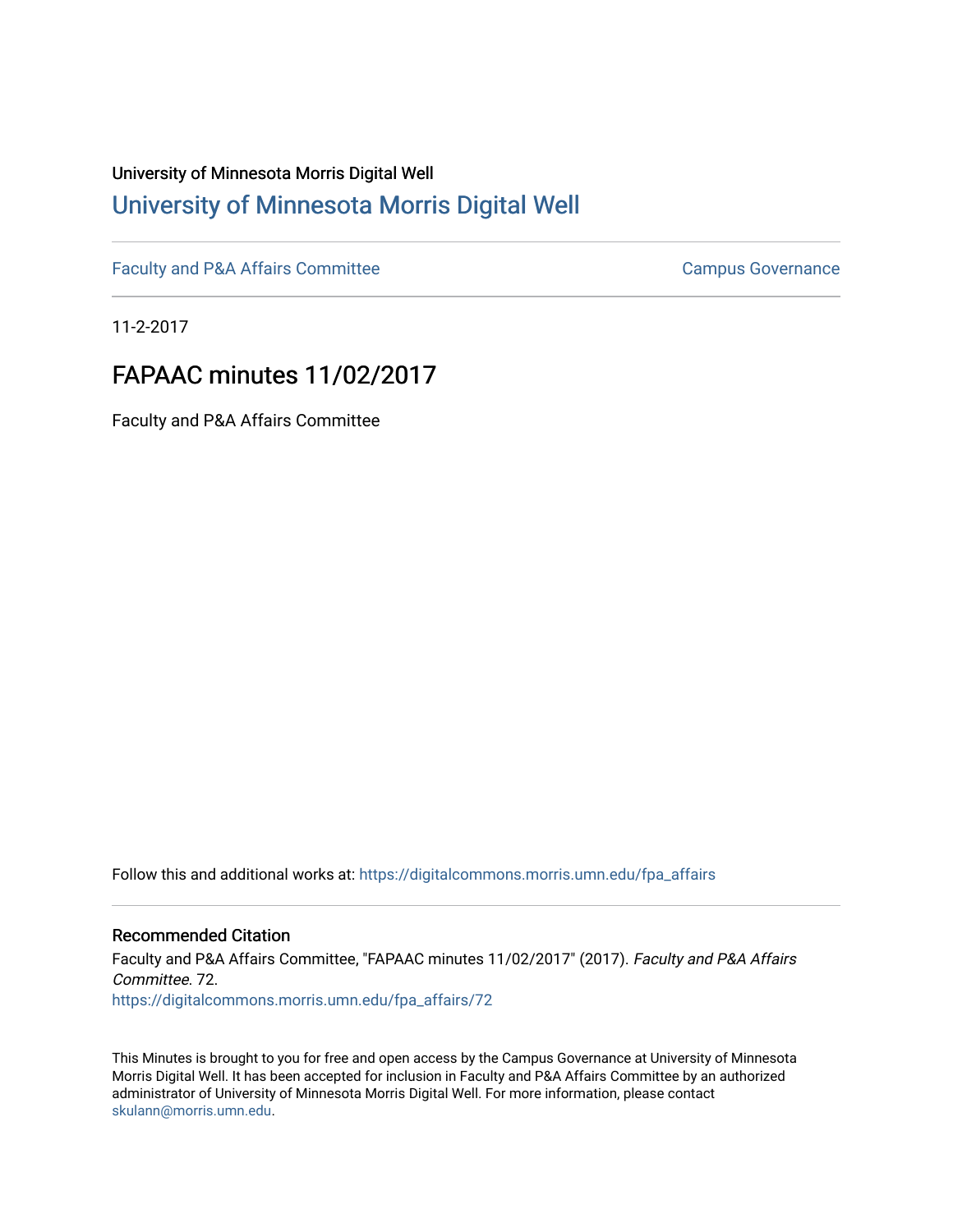Faculty P&A Affairs Committee Meeting Minutes Thursday, November 2, 2017 Prairie Lounge, 10:30 – 11:30 a.m.

Present: Chlene Anderson, Julia Dabbs, David Ericksen, Kiel Harell, Sara Lam, Argie Manolis, Peh Ng, Bibhudutta Panda, and Gordon McIntosh.

K Harell called the meeting to order.

Minutes: October 12, 2017 meeting minutes were approved.

## **New Business**:

## **Feedback on Workload Committee Draft of Faculty Involvement in Undergraduate Research Award:**

Discussion from committee members included:

Q: Why this amount of money for the award? A: \$1,000 award amount is similar to the UMM Alumni Teaching Award. We have contacted the Dean re the award proposal and funding, but are awaiting a response; if no money is available, we will take the proposal to Fund Development to seek alumni help. We feel that having funding is critical for this award to be viable.

- Under the criteria bullet # 2 insert Mentorship in front of student. Also after UROP, insert MAP.
- Under the criteria bullet # 3 insert Mentorship in front of student.

After these revisions, Workload Subcommittee is taking the proposal to Functions & Awards for discussion; after that, the revised proposal will be brought to our next committee meeting for further discussion and a vote. When/if we are able to obtain funding, the award proposal would be brought to Campus Assembly by the Functions and Awards committee for approval. We are hoping the first award might be made in spring 2019.

#### **Discussion on Discipline Coordinator Survey Findings:**

Discussion from committee members included:

Consultative Committee Co-Chairs, M Page and A Stangl, were invited to attend the November 30 FACPAAC meeting to discuss the results of their committee's Discipline Coordinator Survey. The consultative co-chairs will not be attending; however, they note that the forwarded report highlights the results of the survey and offers "Key Themes" that might be worth pursuing. The workload sub-committee is currently working on the Undergraduate Research Award so although we had some preliminary discussions on this item, we decided to table it until spring semester.

One item that was discussed about the Discipline Coordinator survey was that when respondents were asked to select the tasks for which they were responsible, many of the tasks differ by division. Large disciplines have back up help so the coordinator is able to delegate some duties. We are interested to learn if it is possible to have this survey done for each discipline and results shared to seek patterns within disciplines.

#### **Discussion on Commission of Women Workload Survey Findings:**

Q: Why were participants asked to choose the average number of hours provided for each item by month rather than by week? A: The designers of the survey heavily considered the mode of time reporting, but since many tasks are only completed once a month, they decided to use month rather than week. Comments included: 1) the survey was for all employee groups to answer; however, many participants felt it was geared toward Faculty and P & A members, 2) more females responded to the survey then males, and 3) there was no executive summary.